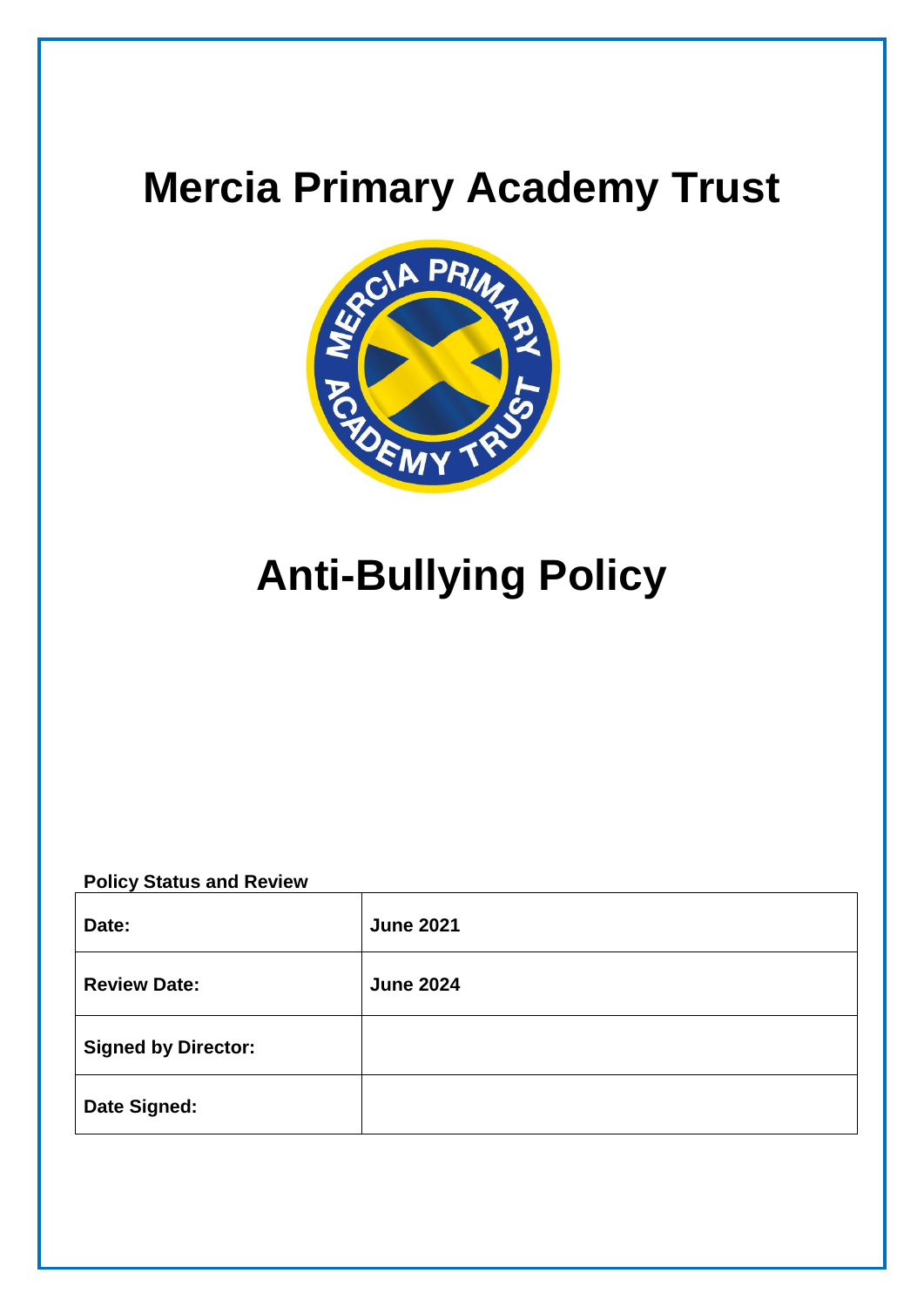The aim of our anti-bullying policy is to ensure that pupils learn in a supportive, caring and safe environment without fear of being bullied.

Bullying is anti-social behaviour and affects everyone; it is unacceptable and will not be tolerated. Only when all issues of bullying are addressed will pupils be able to fully benefit from the opportunities available at schools.

Support will be given to all (child being bullied and the bully, the parents of all children involved and staff).

Schools that tackle bullying:

- Have a shared ethos
- Keep bullying on the agenda
- Act in a sustained way
- Collect evidence that what they do is making a positive difference

In joining the anti bullying pledge, we will ensure we tackle bullying effectively.

**Definition (Anti Bullying alliance and Staffordshire County Council)**  "Bullying is a subjective experience and can take many forms, making it extremely difficult to define. Children, young people and adults can instigate bullying. The nature of bullying is changing and evolving as technology develops……."

#### **Our own, easy to use definition of bullying.**

- It can be emotionally or physically harmful.
- It is repetitive, wilful or persistent.
- It is often intentionally harmful.
- It involves an imbalance of power.
- Bullying is harmful to all involved. (Child being bullied and the bully, the parents of all children involved and staff)

#### **Bullying can take many forms including:**

- Physical bullying: from unwanted touching to physical harm and theft
- Name calling: which is frequently reported and which often has an associated tone of violence
- Social isolation: this seems more prevalent with younger pupils and can include spreading gossip and ignoring
- Homophobic bullying: aimed at children who are or who are perceived as being homosexual
- Cyber bullying: Abuse using new and emerging technologies such as personal computers and mobile 'phones.
- Racist bullying: An area where schools are required to keep records this is where an individual is bullied because of a different ethnic, cultural or religious background.

#### **The effects of bullying include:**

- Both bully and victim feel more negative about school
- Persistent bullying can lead to stress and depression
- Self-harming behaviour and suicidal thoughts have been reported
- Reduced attendance at school
- Reduced learning and enjoyment whilst in school
- Observers feel compromised, helpless and guilty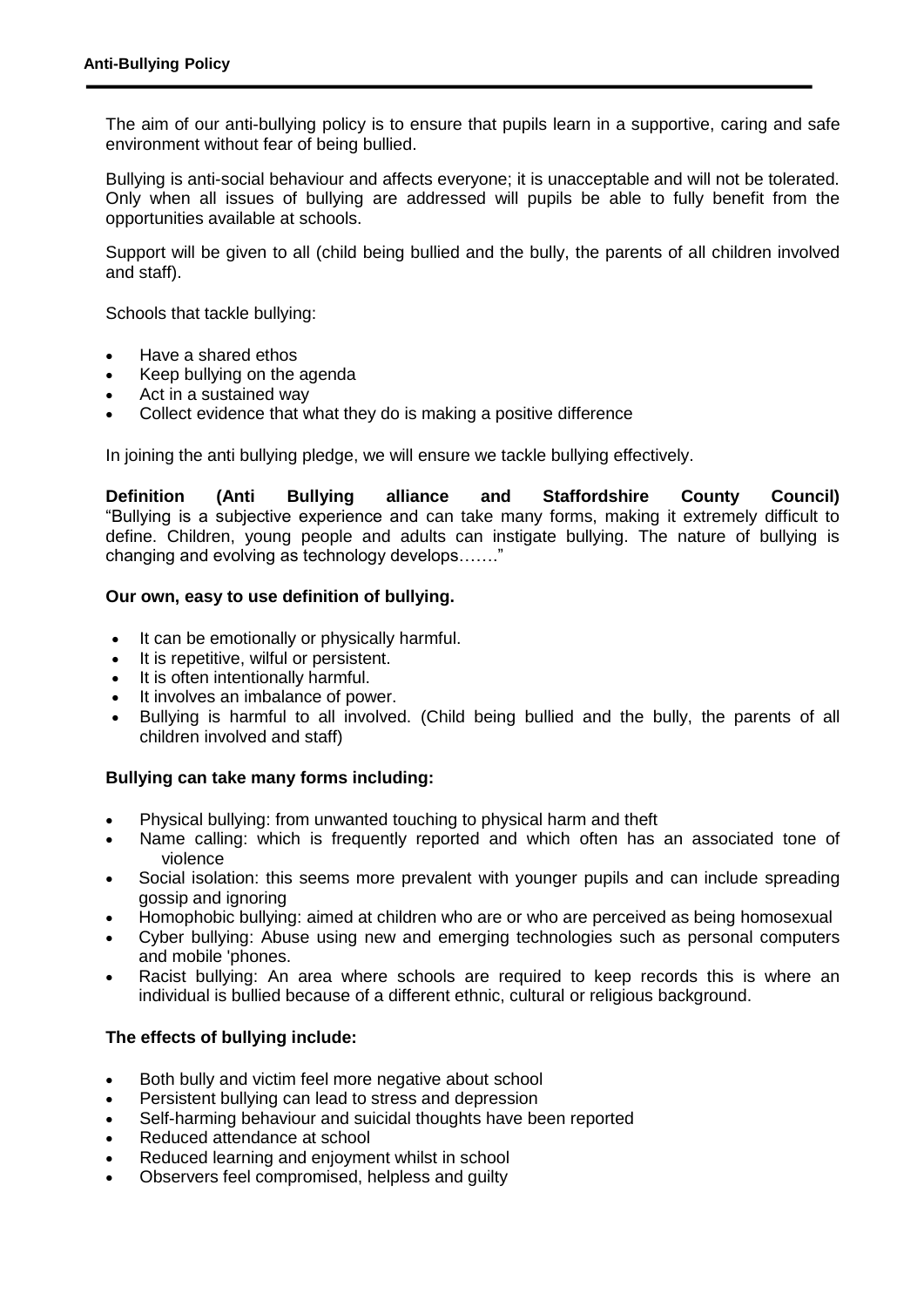Low self esteem and a self prophesising cycle.

Pupils who are being bullied may show changes in behaviour, such as becoming shy and nervous, feigning illness, taking unusual absences or clinging to adults.

There may be evidence of changes in work patterns, lacking concentration or truanting from school. Pupils must be encouraged to report bullying in schools. A child may indicate by signs or behaviour that he or she is being bullied. They may seek restorative justice in that they may retaliate either physically or verbally - another strategy seen as effective by pupils.

The likelihood of physical retaliation increases with age, obviously this should be discouraged but is a natural reaction. Schools' teaching and support staff must be alert to the signs of bullying and act promptly and firmly against it in accordance with school policy.

#### **Why have an anti bullying policy.**

Headteachers have a legal duty under the School Standards and Framework Act 1998 to draw up procedures to prevent bullying among pupils and to bring these procedures to the attention of staff, parents and pupils.

#### **In addition:**

- The Human Rights Act 1998 stated that people should be free from "inhuman and degrading treatment", and discrimination.
- Ofsted requires schools to complete the Self Evaluation Form and review the impact of measures that they have in place to keep children safe.
- Every Child Matters expects us to ensure that all children stay safe, are able to make a positive contribution and enjoy and achieve. Bullying hinders each of these outcomes.
- Bullying has a serious impact on the child and society as a whole.
- Childline has reported on the wide-ranging and long term effects of bullying on mental health.
- Many bullied children become depressed, turn to self harm or attempt suicide.
- Research (Boulton) has shown that some children who are subject to bullying blame themselves, believing they deserve it in some way.
- Bullying affects children's social lives. They become isolated, fearful and lose confidence in themselves.
- Bullying damages everyone, not just those who are bullied, but bystanders too.
- Children can be both bullies and the target of bullying, (15% of primary children and 12% of secondary told Childline this).
- There are academic costs as children are unable to concentrate, they skip lessons or they refuse to attend school at all.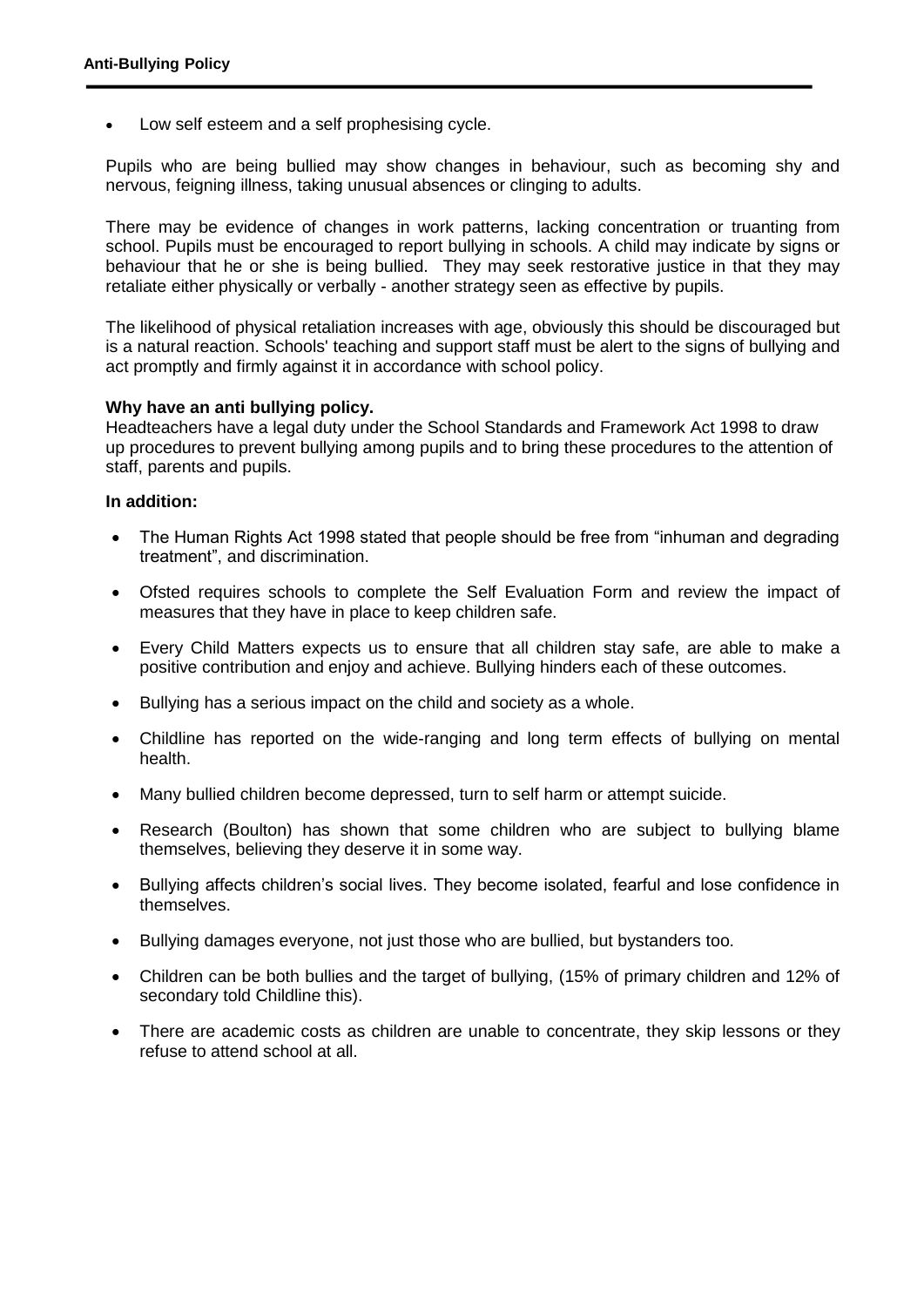#### **Implementation / Procedures**

 We will follow our school reward and sanction procedures. If bullying is suspected or reported, the incident will be dealt with immediately by the member of staff who has been approached.

 A clear account of the incident will be recorded and given to the Headteacher. (Suspected bullying or behaviours which mean we involve parents).

The Headteacher will interview all concerned and will record the incident.

 Class teachers, teaching assistants and lunch staff will be kept informed through concern and possible bullying / bullying forms.

 Parents will be kept informed in cases which have been identified as bullying or where parents have been involved.

Sanctions will be used as appropriate and in consultation will all parties concerned.

#### **If necessary, the following disciplinary steps can be taken:**

- Reflection time in school hours
- Internal Exclusion : from certain areas of school premises
- Official warnings to cease offending, supported by parents
- Minor fixed-term exclusion
- Major fixed-term exclusion
- Permanent exclusion

### **Support for all:** *Pupils who have been bullied will be supported by:*

- Reassuring the pupil.
- Offering continuous support.
- Restoring self-esteem and confidence.

 Involving the child's families so that they may support them and provide someone to talk to, a helping hand and understanding.

 Offering an immediate opportunity to discuss the experience with a class teacher, specific Tier 3 CAHMS / nurture staff or member of staff of their choice. However, children sometime find it difficult to talk to people they know so we would refer them to agencies such as our school nurse / ChildLine.

 Offering peer advice with other children. Friends can provide direct support for a child who is being bullied and are more likely than adults to witness incidents of bullying;

Allowing them to ignore or avoid the bullies.

#### *Pupils who have bullied will be helped by:*

- Discovering why the pupil became involved.
- Giving them the opportunity to reflect on their actions in a neutral way.

 Offering an immediate opportunity to discuss their actions with a class teacher, specific Tier 3 CAHMS / nurture staff or member of staff of their choice. Some children may need specialist support so we would refer them to agencies such as our school nurse / CAHMS.

Informing parents or guardians to help change the attitude of the pupil.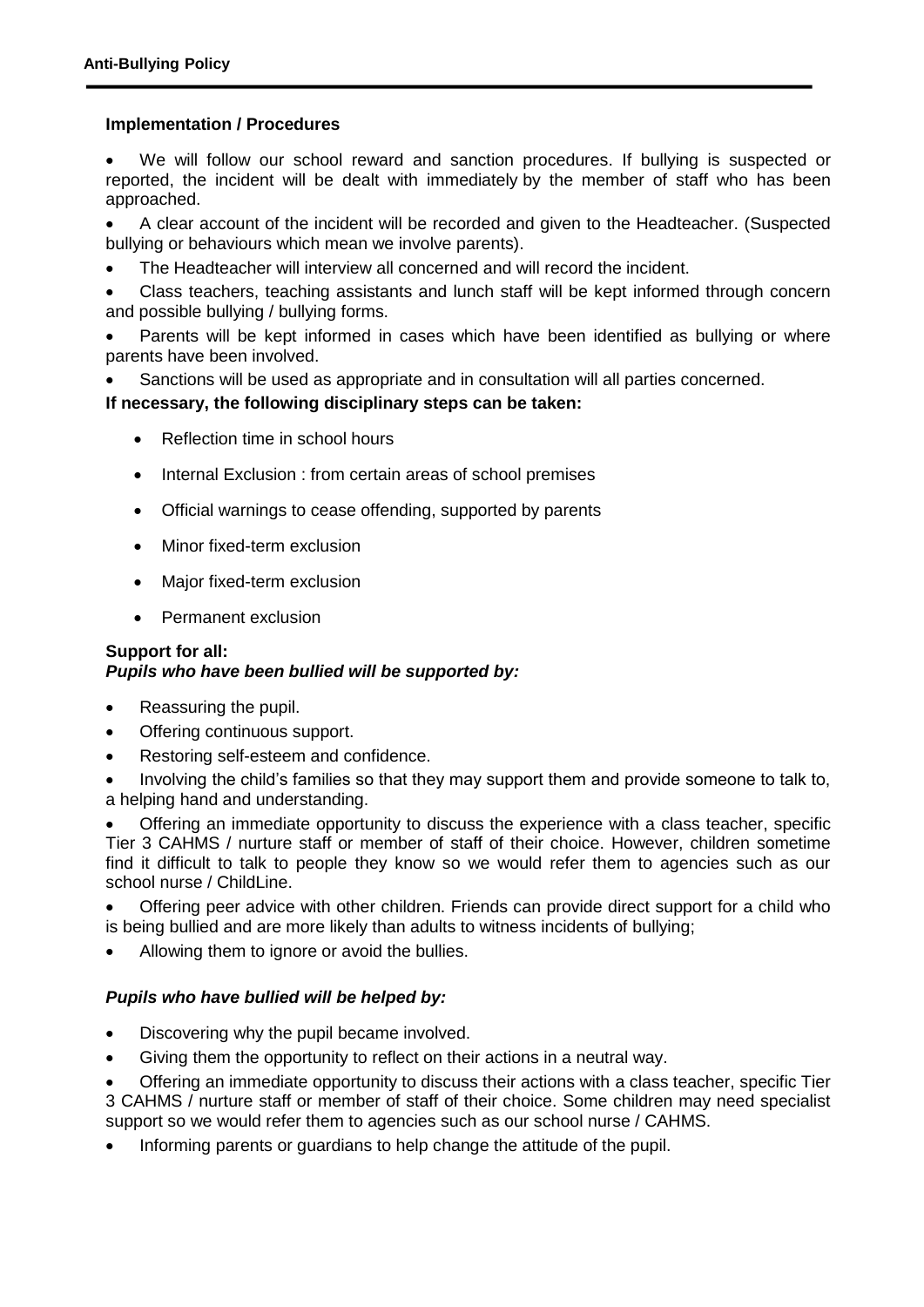#### **Prevention**. We:

- Aim to develop a school ethos that makes it clear to everyone that bullying is unacceptable, will be confronted, punished and stopped. We believe that relationships are based on mutual respect, trust, caring and consideration for others rather than on power and strength. By achieving an ethos which promotes these qualities, bullying will be marginalised.
- Take our responsibility to work with parents seriously and appreciate that it is a partnership with them. We will involve parents in all stages to support both the bullied child and the bully. Information is provided to parents through booklets, flyers and web links as well as discussions with staff.
- Use curricular approaches to bullying using a variety of media. Within the curriculum the school will raise the awareness of the nature of bullying through inclusion in PSHE and SEAL, and subject areas, as appropriate, in an attempt to eradicate such behaviour.
- Deal with issues in assemblies.
- Use specialist experiences e.g. speakers or theatre companies.
- Access ABC week.
- have environmentally based measures by improving the environmental quality (especially the playground) and have training for supervisors
- Aim to raise parents' awareness and to encourage parents' commitment and support for a positive proactive approach against bullying. This is achieved by organising parents' workshops and communicating our anti-bullying policy.
- have staff training
- ensuring opportunities for children to be listened to and to listen to each other e.g. through circle time or school councils
- are developing peer mentoring schemes
- work to improve relationships between adults and children in the school
- Have developed school procedures and systems with parents, staff, pupils and governors to prevent, detect record and deal with bullying.
- Support the pupils who are bullied and assist them towards more positive attitudes to themselves, and towards more assertive behaviours.
- Support those who bully and assist them to confront their own ideas and behaviours and to replace their aggressive attitudes and behaviours with more positive ones. We provide support for those who bully because of more deep seated issues. It is recognised that those who bully need our attention and assistance too. We have realistic, firm guidelines and rules may help them to control their reactions and lashing-out behaviour. We also try to help them achieve some success which makes a difference.
- Directly confront all pupils, staff and parents with the subject of bullying, aiming to reduce tolerant / by standing behaviour.
- Understand that if the bullying is stopped solely by an authoritarian adult or a more assertive victim, then it will be only a short-term victory, for the bullying is likely to continue in more secrecy or upon other, weaker victims.
- Never label. Labelled, children can see themselves as 'bully' or 'victim' and get stuck in a negative pattern of thinking and behaving that can last for life.
- Aim to overcome the intimidatory 'tale-telling' ethos that pressures bullied pupils into silence. This is done by instilling the notion that all pupils are responsible for combating bullying – bystanders, too. This is presented to pupils in school assemblies and pupils are encouraged to think of our school as both a 'truth-telling and listening' school.
- Take opportunities to remind pupils of the school rules which relate to bullying:

The relationship between teachers and children should be characterised by mutual respect and trust so that the children feel able to tell teachers if they are being bullied or if they witness bullying. Teachers should be aware that children sometimes model their behaviour on the behaviour of adults they admire. They should, therefore, be careful to avoid engaging in bullying